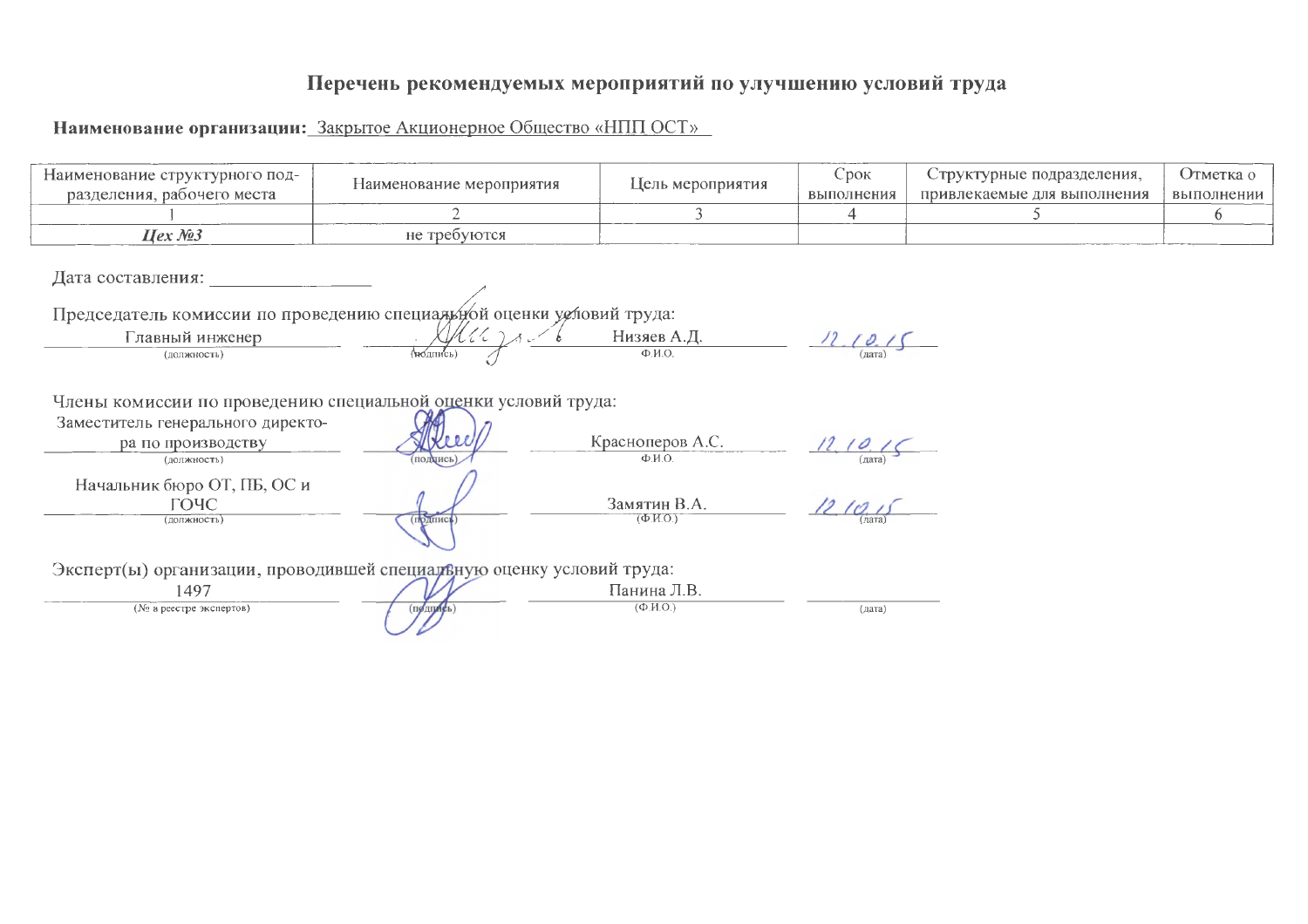# Сводная ведомость результатов проведения специальной оценки условий труда

#### Наименование организации: Закрытое Акционерное Общество «НПП ОСТ»

Таблица 1

|                                                |                                                                                  | Количество рабочих мест и<br>численность работников, занятых на<br>этих рабочих местах | Количество рабочих мест и численность занятых на них работников по классам<br>(подклассам) условий труда из числа рабочих мест, указанных в графе 3<br>(единиц) |          |          |     |     |      |           |  |  |  |  |
|------------------------------------------------|----------------------------------------------------------------------------------|----------------------------------------------------------------------------------------|-----------------------------------------------------------------------------------------------------------------------------------------------------------------|----------|----------|-----|-----|------|-----------|--|--|--|--|
| Наименование                                   |                                                                                  |                                                                                        |                                                                                                                                                                 |          |          |     |     |      |           |  |  |  |  |
|                                                | в том числе на которых<br>всего<br>проведена специальная<br>оценка условий труда |                                                                                        | класс 1                                                                                                                                                         | класс 2  | 3.1      | 3.2 | 3.3 | 3.4. | класс $4$ |  |  |  |  |
|                                                |                                                                                  |                                                                                        |                                                                                                                                                                 |          |          |     |     |      | 10        |  |  |  |  |
| Рабочие места (ед.) - основ-<br>HbIe/Bce       | 1/1                                                                              | 1/1                                                                                    | 0/0                                                                                                                                                             | 1/1      | 0/0      | 0/0 | 0/0 | 0/0  | 0/0       |  |  |  |  |
| Работники, занятые на рабочих<br>местах (чел.) |                                                                                  |                                                                                        |                                                                                                                                                                 |          | $\Omega$ |     |     |      |           |  |  |  |  |
| из них женщин                                  | $\Omega$                                                                         |                                                                                        |                                                                                                                                                                 | $\Omega$ |          |     |     |      |           |  |  |  |  |
| из них лиц в возрасте до 18 лет                |                                                                                  |                                                                                        |                                                                                                                                                                 | $\Omega$ |          |     |     |      |           |  |  |  |  |
| ИЗ НИХ ИНВАЛИДОВ                               |                                                                                  |                                                                                        |                                                                                                                                                                 |          |          |     |     |      |           |  |  |  |  |